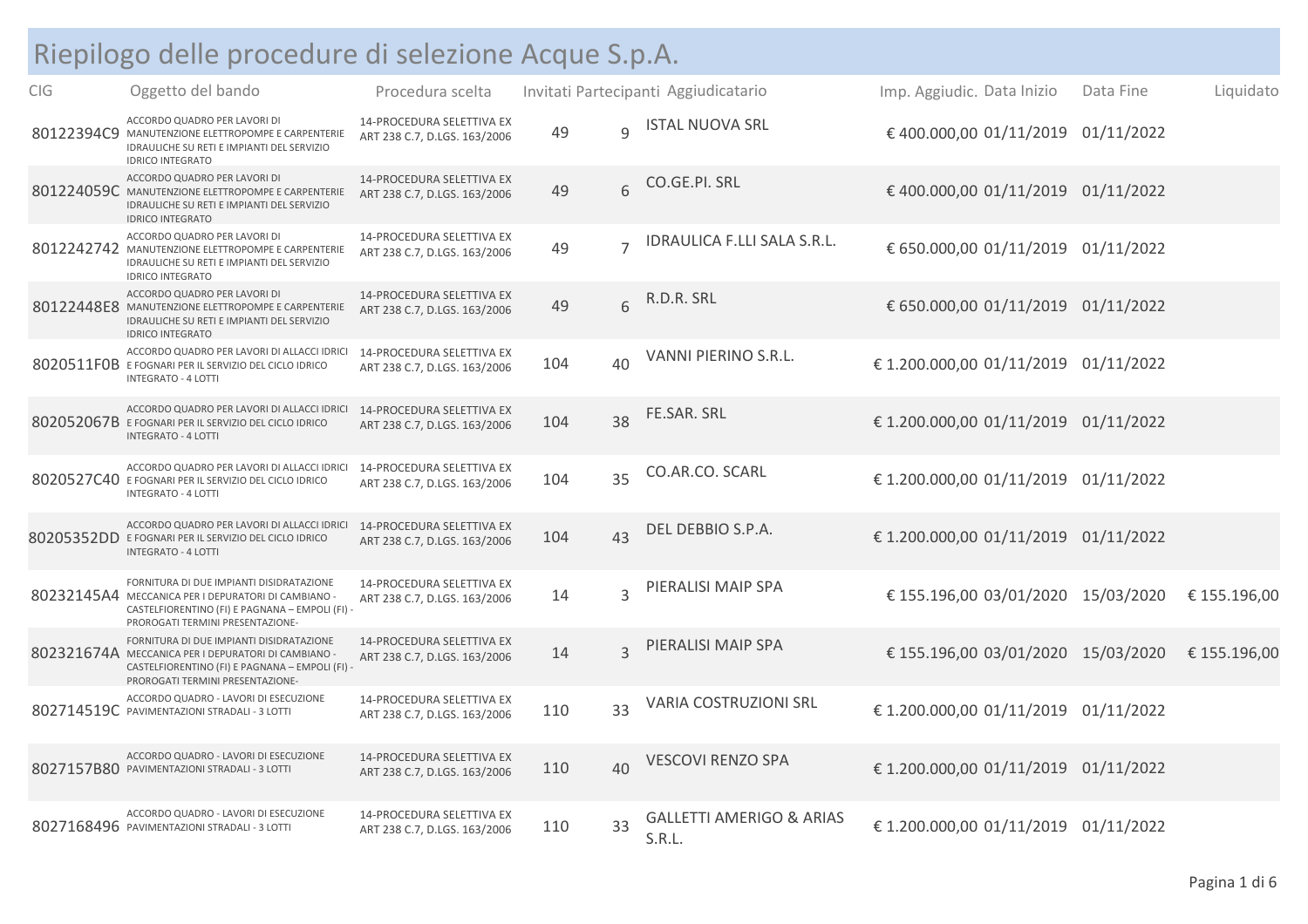| <b>CIG</b> | Oggetto del bando                                                                                                                                                                                  | Procedura scelta                                                 |                |                | Invitati Partecipanti Aggiudicatario | Imp. Aggiudic. Data Inizio            | Data Fine  | Liquidato    |
|------------|----------------------------------------------------------------------------------------------------------------------------------------------------------------------------------------------------|------------------------------------------------------------------|----------------|----------------|--------------------------------------|---------------------------------------|------------|--------------|
|            | ACCORDO QUADRO PER LAVORI DI<br>803499821C MANUTENZIONE E REALIZZAZIONE IMPIANTI<br>ELETTRICI SU RETI E IMPIANTI - 3 LOTTI                                                                         | 14-PROCEDURA SELETTIVA EX<br>ART 238 C.7, D.LGS. 163/2006        | 31             | 12             | <b>BORGHINI E CINOTTI SRL</b>        | €1.500.000,00 01/12/2019              | 01/12/2022 |              |
|            | ACCORDO QUADRO PER LAVORI DI<br>8035008A5A MANUTENZIONE E REALIZZAZIONE IMPIANTI<br>ELETTRICI SU RETI E IMPIANTI - 3 LOTTI                                                                         | 14-PROCEDURA SELETTIVA EX<br>ART 238 C.7, D.LGS. 163/2006        | 31             | 12             | COLI IMPIANTI S.R.L.                 | € 1.500.000,00 01/12/2019             | 01/12/2022 |              |
|            | ACCORDO QUADRO PER LAVORI DI<br>8035021516 MANUTENZIONE E REALIZZAZIONE IMPIANTI<br>ELETTRICI SU RETI E IMPIANTI - 3 LOTTI                                                                         | 14-PROCEDURA SELETTIVA EX<br>ART 238 C.7, D.LGS. 163/2006        | 31             | 12             | S.I.C.I.E.T. SRL                     | € 1.500.000,00 01/12/2019 01/12/2022  |            |              |
|            | PROCEDURA SELETTIVA PER L'AFFIDAMENTO DEL<br>80553469CD SERVIZIO DI NOLEGGIO E LAVAGGIO INDUMENTI<br>PER IL PERSONALE DI ACQUE SPA E ACQUE SERVIZI<br>SRL                                          | 14-PROCEDURA SELETTIVA EX<br>ART 238 C.7, D.LGS. 163/2006        | 4              | $\mathbf{1}$   | SO.GE.SI. SPA                        | € 388.507,92 13/01/2020 20/12/2022    |            | € 113.614,97 |
|            | FORNITURA DI IMPIANTO COMPLETO SCARRABILE<br>80584814E4 A MEMBRANA DI ULTRAFILTRAZIONE                                                                                                             | 14-PROCEDURA SELETTIVA EX<br>ART 238 C.7, D.LGS. 163/2006        | $\overline{7}$ | $\Delta$       | S.T.A. Srl                           | € 190.925,00 07/01/2020 21/03/2020    |            | € 133.647,50 |
|            | FORNITURA DI PRODOTTI CHIMICI, PRESSO GLI<br>80931262DA IMPIANTI DI POTABILIZZAZIONE DI ACQUE SPA<br>ZONA LUCCHESIA VALDINIEVOLE                                                                   | 14-PROCEDURA SELETTIVA EX<br>ART 238 C.7, D.LGS. 163/2006        | 15             | $\Lambda$      | ROSSELLI SRL                         | € 101.576,61 21/01/2020 21/01/2022    |            | € 27.985,50  |
|            | SERVIZIO DI BONIFICA DA ORDIGNI BELLICI SU<br>8099420CD0 TRACCIATO DEL FUTURO COLLETTORE FOGNARIO<br>STABBIA - SANTA CROCE SULL'ARNO                                                               | 14-PROCEDURA SELETTIVA EX<br>ART 238 C.7, D.LGS. 163/2006        | 3              | $\overline{3}$ | <b>BST BONIFICHE S.R.L.</b>          | € 79.105,61 07/01/2020 13/06/2020     |            | € 61.116,10  |
|            | FORNITURA SUBSTRATO CARBONIOSO - IMPIANTI<br>810333291A DEPURAZIONE ZONA EMPOLESE-VALDELSA                                                                                                         | 14-PROCEDURA SELETTIVA EX<br>ART 238 C.7, D.LGS. 163/2006        | 15             | $\overline{2}$ | <b>HIDRODEPUR SPA</b>                | € 264.103,80 29/01/2020 06/02/2021    |            | € 212.179,62 |
|            | ACCORDO QUADRO PER LA COSTRUZIONE,<br>8106945EA3 RISTRUTTURAZIONE ESTENSIONE DELLE RETI<br>IDRICHE E FOGNARIE E RELATIVI ALLACCIAMENTI<br>SU TUTTO IL TERRITORIO GESTITO DA ACQUE SPA              | <b>14-PROCEDURA SELETTIVA EX</b><br>ART 238 C.7, D.LGS. 163/2006 | 94             | 56             | <b>CAFISSI ALVARO SRL</b>            | € 20.000.000,00 01/03/2020 01/03/2023 |            |              |
|            | PROCEDURA SELETTIVA PER L'AFFIDAMENTO DEL<br>81111837F4 SERVIZIO DI MANUTENZIONE ORDINARIA E<br>STRAORDIANRIA IMPIANTI TERMICI DI<br>CONDIZIONAMENTO DI ACQUE SPA                                  | 14-PROCEDURA SELETTIVA EX<br>ART 238 C.7, D.LGS. 163/2006        | 13             | $\overline{2}$ | PI.AM. IMPIANTI                      | € 60.200,00 28/02/2020                | 09/03/2022 | € 13.676,64  |
|            | FORNITURA DI 250.000 FASCETTE STAMPABILI IN<br>8180854E46 POLIESTERE, CON FISSAGGIO ADESIVO TENACE,<br>DOTATE DI CHIP RFID, RESISTENTI ALL'ACQUA, ALLE<br>TEMPERATURE DA -40° A + 80° E AD ELEVATA | <b>14-PROCEDURA SELETTIVA EX</b><br>ART 238 C.7, D.LGS. 163/2006 | $\overline{2}$ | $\mathbf{1}$   | IDNOVA S.R.L.                        | € 121.875,00 12/03/2020 18/09/2020    |            | € 119.111,87 |
|            | FORNITURA DI TUBAZIONI E PEZZI SPECIALI<br>818103212E ANTISFILAMENTO IN GHISA SFEROIDALE K9 CON<br>RIVESTIMENTO ESTERNO DI TIPO SPECIALE                                                           | 14-PROCEDURA SELETTIVA EX<br>ART 238 C.7, D.LGS. 163/2006        | 12             | $\overline{2}$ | VONROLL HYDRO (ITALIA) SRL           | € 332.226,40 06/05/2020 07/07/2020    |            | € 332.226,40 |
|            | PROCEDURA SELETTIVA RELATIVA AL SERVIZIO DI<br>8181963177 CAMPIONAMENTO E ANALISI FANGHI, SABBIE E<br>VAGLIO                                                                                       | <b>14-PROCEDURA SELETTIVA EX</b><br>ART 238 C.7, D.LGS. 163/2006 | 12             | $\overline{5}$ | <b>GRUPPO C.S.A. SPA</b>             | € 120.422,00 30/05/2020 12/06/2022    |            | € 39.145,93  |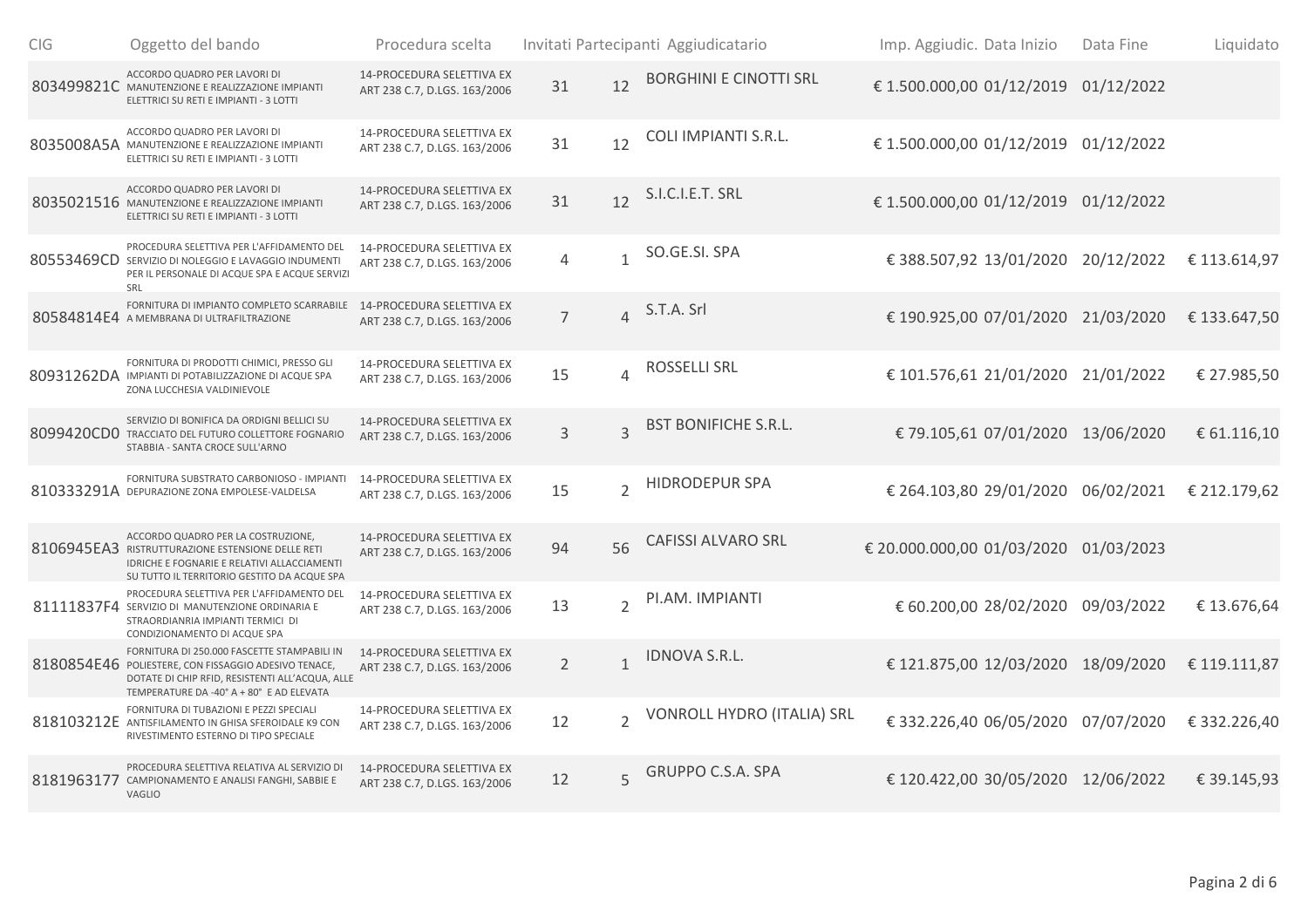| CIG                    | Oggetto del bando                                                                                                                                                                                                  | Procedura scelta                                                 |                |                | Invitati Partecipanti Aggiudicatario   | Imp. Aggiudic. Data Inizio           | Data Fine  | Liquidato    |
|------------------------|--------------------------------------------------------------------------------------------------------------------------------------------------------------------------------------------------------------------|------------------------------------------------------------------|----------------|----------------|----------------------------------------|--------------------------------------|------------|--------------|
| 81920559A3 BATTERIE    | FORNITURA TORCE PORTATILI E RELATIVI CARICA                                                                                                                                                                        | 14-PROCEDURA SELETTIVA EX<br>ART 238 C.7, D.LGS. 163/2006        | 11             | $\mathbf{1}$   | I.S.A. COMP.ITALIANA SICUR. E<br>AMB.S | € 52.313,80 01/06/2020               | 26/07/2020 | € 52.313,80  |
|                        | LAVORI DI MANUTENZIONE E REALIZZAZIONE POZZI 14-PROCEDURA SELETTIVA EX<br>8193510A57 TERRITORIO ACQUE SPA LOTTO 1 - ZONE PISA,<br>BIENTINA, TERRICCIOLA, LUCCHESE LOTTO 2-<br>ZONE EMPOLI, VALDELSA, VALDINIEVOLE. | ART 238 C.7, D.LGS. 163/2006                                     | 49             | $\Delta$       | LANDI DI CHIARUGI S.R.L.               | € 402.480,84 19/06/2020              | 26/06/2022 |              |
| 81935191C7             | LAVORI DI MANUTENZIONE E REALIZZAZIONE POZZI 14-PROCEDURA SELETTIVA EX<br>TERRITORIO ACQUE SPA LOTTO 1 - ZONE PISA,<br>BIENTINA, TERRICCIOLA, LUCCHESE LOTTO 2 -<br>ZONE EMPOLI, VALDELSA, VALDINIEVOLE.           | ART 238 C.7, D.LGS. 163/2006                                     | 49             | $\overline{4}$ | SAMMINIATESE POZZI SRL                 | € 404.243,41 19/06/2020              | 22/06/2022 |              |
| 8210693E32 SANTA CROCE | MIGLIORAMENTO SISMICO DEPOSITO PENSILE                                                                                                                                                                             | 14-PROCEDURA SELETTIVA EX<br>ART 238 C.7, D.LGS. 163/2006        | 20             | 6              | INFRASTRUTTURE S.R.L.                  | € 672.736,35 07/07/2020 07/01/2022   |            |              |
|                        | STIPULA DI UN ACCORDO QUADRO FINALIZZATO<br>8233951750 ALLA FORNITURA DI AUTOMEZZI FIAT PER ACQUE<br>SPA E ACQUE SERVIZI SRL ANNI 2020-2021                                                                        | 14-PROCEDURA SELETTIVA EX<br>ART 238 C.7, D.LGS. 163/2006        | $\overline{7}$ | $\mathbf{1}$   | C.A.R. SPA                             | € 420.000,00 22/05/2020 22/05/2022   |            |              |
|                        | LAVORI DI REALIZZAZIONE DI COLLETTORE<br>8251608256 FOGNARIO DI RACCOLTA DEGLI SCARICHI CIVILI ED<br>INDUSTRIALI TRA LA S.S. 67 TOSCO ROMAGNOLA<br>ED IL PARCO DI SERRAVALLE AD EMPOLI                             | <b>14-PROCEDURA SELETTIVA EX</b><br>ART 238 C.7, D.LGS. 163/2006 | 17             | 11             | VESCOVI RENZO SPA                      | € 398.355,38 30/04/2020              | 26/03/2021 |              |
|                        | ACCORDO QUADRO PER LA COSTRUZIONE,<br>8282330AEC RISTRUTTURAZIONE, ESTENSIONE DELLE RETI<br>IDRICHE E FOGNARIE E RELATIVI ALLACCIAMENTI<br>SU TUTTO IL TERRITORIO GESTITO DA ACQUE SPA                             | 14-PROCEDURA SELETTIVA EX<br>ART 238 C.7, D.LGS. 163/2006        | 123            | 61             | 5 Aggiudicatari                        | € 5.000.000,00 14/09/2020 14/09/2023 |            |              |
|                        | ACCORDO QUADRO PER LA COSTRUZIONE,<br>8282336FDE RISTRUTTURAZIONE, ESTENSIONE DELLE RETI<br>IDRICHE E FOGNARIE E RELATIVI ALLACCIAMENTI<br>SU TUTTO IL TERRITORIO GESTITO DA ACQUE SPA                             | 14-PROCEDURA SELETTIVA EX<br>ART 238 C.7, D.LGS. 163/2006        | 123            | 68             | 5 Aggiudicatari                        | € 5.000.000,00 14/09/2020            | 14/09/2023 |              |
| 82823424D5             | ACCORDO QUADRO PER LA COSTRUZIONE,<br>RISTRUTTURAZIONE, ESTENSIONE DELLE RETI<br>IDRICHE E FOGNARIE E RELATIVI ALLACCIAMENTI<br>SU TUTTO IL TERRITORIO GESTITO DA ACQUE SPA                                        | 14-PROCEDURA SELETTIVA EX<br>ART 238 C.7, D.LGS. 163/2006        | 123            | 65             | ATI F. FEGATILLI-F. FREDIANI           | € 5.000.000,00 14/09/2020            | 14/09/2023 |              |
|                        | ACCORDO QUADRO PER LA COSTRUZIONE,<br>82823489C7 RISTRUTTURAZIONE, ESTENSIONE DELLE RETI<br>IDRICHE E FOGNARIE E RELATIVI ALLACCIAMENTI<br>SU TUTTO IL TERRITORIO GESTITO DA ACQUE SPA                             | 14-PROCEDURA SELETTIVA EX<br>ART 238 C.7, D.LGS. 163/2006        | 123            | 67             | 5 Aggiudicatari                        | € 5.000.000,00 14/09/2020 14/09/2023 |            |              |
|                        | ACCORDO QUADRO PER LA COSTRUZIONE,<br>8282352D13 RISTRUTTURAZIONE, ESTENSIONE DELLE RETI<br>IDRICHE E FOGNARIE E RELATIVI ALLACCIAMENTI<br>SU TUTTO IL TERRITORIO GESTITO DA ACQUE SPA                             | 14-PROCEDURA SELETTIVA EX<br>ART 238 C.7, D.LGS. 163/2006        | 123            | 64             | 5 Aggiudicatari                        | € 5.000.000,00 14/09/2020 14/09/2023 |            |              |
|                        | ACCORDO QUADRO PER LA COSTRUZIONE,<br>8282356064 RISTRUTTURAZIONE, ESTENSIONE DELLE RETI<br>IDRICHE E FOGNARIE E RELATIVI ALLACCIAMENTI<br>SU TUTTO IL TERRITORIO GESTITO DA ACQUE SPA                             | 14-PROCEDURA SELETTIVA EX<br>ART 238 C.7, D.LGS. 163/2006        | 123            | 64             | 5 Aggiudicatari                        | € 5.000.000,00 14/09/2020 14/09/2023 |            |              |
|                        | SOSTITUZIONE ADDUTTRICE DN 1000 VECCHIANO<br>82823646FC GARA DERIVATA DA ACCORDO QUADRO 21_1877                                                                                                                    | 14-PROCEDURA SELETTIVA EX<br>ART 238 C.7, D.LGS. 163/2006        | 31             | 28             | DEL DEBBIO S.P.A.                      | € 350.269,64 04/06/2020 21/12/2020   |            | € 185.878,47 |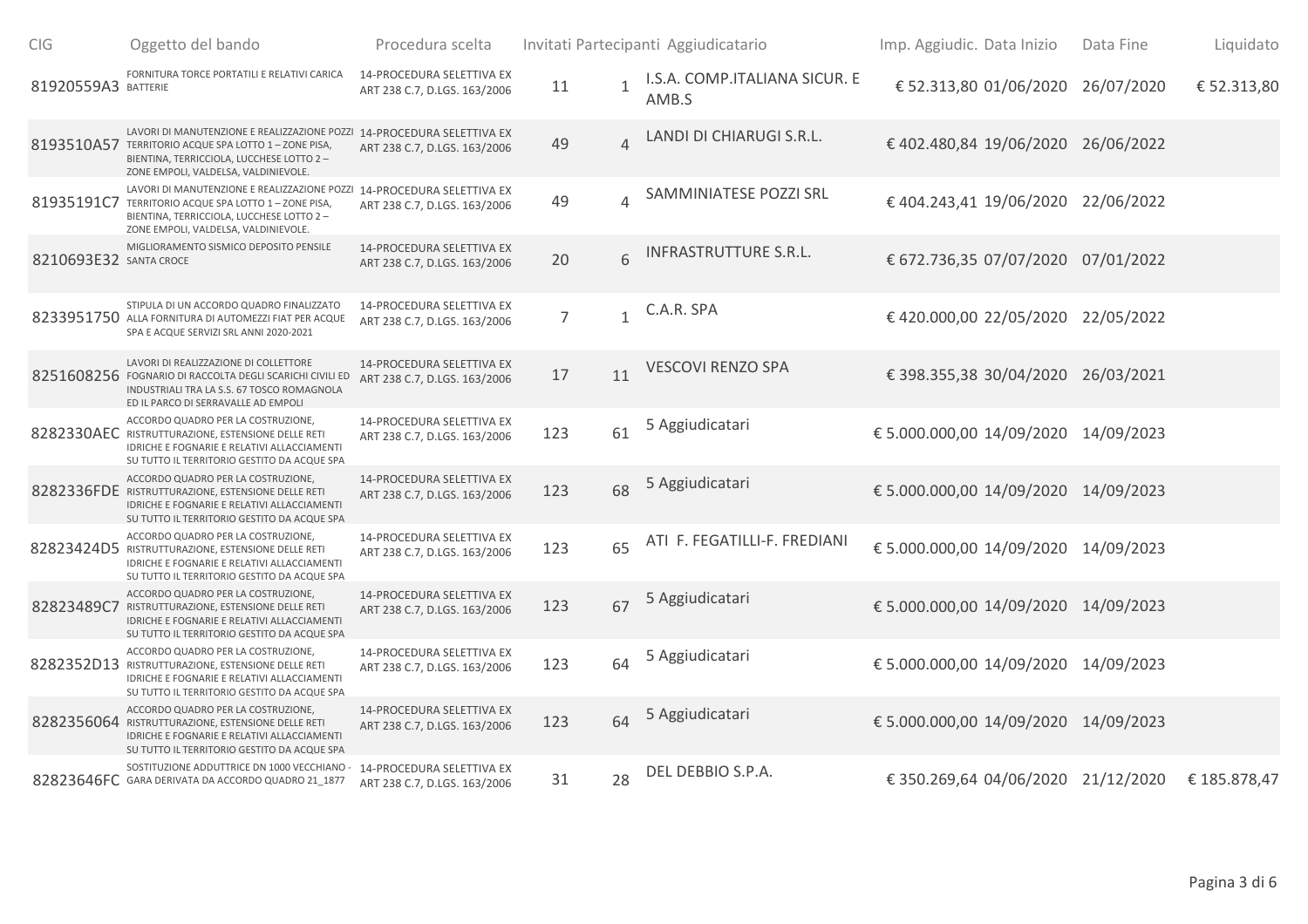| ClG | Oggetto del bando                                                                                                                                                                    | Procedura scelta                                                           |              |                | Invitati Partecipanti Aggiudicatario          | Imp. Aggiudic. Data Inizio           | Data Fine | Liquidato |
|-----|--------------------------------------------------------------------------------------------------------------------------------------------------------------------------------------|----------------------------------------------------------------------------|--------------|----------------|-----------------------------------------------|--------------------------------------|-----------|-----------|
|     | LAVORI COLLETTORE FOGNARIO DAL DEPURATORE 14-PROCEDURA SELETTIVA EX<br>8283353722 DI TRAVERSAGNA MASSA E COZZILE AL<br>DEPURATORE DI PIEVE A NIEVOLE                                 | ART 238 C.7, D.LGS. 163/2006                                               | 21           | 11             | LORENZINI S.R.L.                              | € 1.710.270,05 11/09/2020 08/06/2021 |           |           |
|     | SOSTITUZIONE CONDOTTA IDRICA VIA RIO MAGNO 14-PROCEDURA SELETTIVA EX<br>8287978FCB SP. 38 BUTI - DERIVATA DA AQ - 21 1877                                                            | ART 238 C.7, D.LGS. 163/2006                                               | 31           | 25             | EDUMOL COSTRUZIONI ED<br><b>IMPIANTI DI E</b> | € 230.202,12 28/05/2020 09/02/2021   |           |           |
|     | LAVORI FOGNATURA ED ACQUEDOTTO VIA ROMA E 14-PROCEDURA SELETTIVA EX<br>8294260FDD VIA XXIV MAGGIO A PONTE BUGGIANESE - GARA<br>DERIVATA DA ACCORDO QUADRO 21 1877                    | ART 238 C.7, D.LGS. 163/2006                                               | 31           | 26             | CONGLOMERATI S.P.A.                           | € 616.972,88 19/06/2020 19/01/2021   |           |           |
|     | ACCORDO QUADRO PER LA COSTRUZIONE<br>8295805AD8 RISTRUTTURAZIONE, POTENZIAMENTO DEGLI<br>IMPIANTI DI DEPURAZIONE E POTABILIZZAZIONE SU<br>TUTTO IL TERRITORIO DELLA SOCIETÀ          | 14-PROCEDURA SELETTIVA EX<br>ART 238 C.7, D.LGS. 163/2006                  | 32           | 18             | ING. G. LUPI SRL                              | € 5.000.000,00 15/09/2020 15/09/2023 |           |           |
|     | ACCORDO QUADRO PER LA COSTRUZIONE<br>8295809E24 RISTRUTTURAZIONE, POTENZIAMENTO DEGLI<br>IMPIANTI DI DEPURAZIONE E POTABILIZZAZIONE SU<br>TUTTO IL TERRITORIO DELLA SOCIETÀ          | <b>14-PROCEDURA SELETTIVA EX</b><br>ART 238 C.7, D.LGS. 163/2006           | 32           | 18             | TECNECOS SRL                                  | € 5.000.000,00 15/09/2020 15/09/2023 |           |           |
|     | ACCORDO QUADRO PER LA COSTRUZIONE<br>8295818594 RISTRUTTURAZIONE, POTENZIAMENTO DEGLI<br>IMPIANTI DI DEPURAZIONE E POTABILIZZAZIONE SU<br>TUTTO IL TERRITORIO DELLA SOCIETÀ          | 14-PROCEDURA SELETTIVA EX<br>ART 238 C.7, D.LGS. 163/2006                  | 32           | 18             | G. TONIOLO IMPIANTI E LAVOF<br><b>EDILI</b>   | € 5.000.000,00 15/09/2020 15/09/2023 |           |           |
|     | ACCORDO QUADRO PER LA COSTRUZIONE<br>8295844B07 RISTRUTTURAZIONE, POTENZIAMENTO DEGLI<br>IMPIANTI DI DEPURAZIONE E POTABILIZZAZIONE SU<br>TUTTO IL TERRITORIO DELLA SOCIETÀ          | <b>14-PROCEDURA SELETTIVA EX</b><br>ART 238 C.7, D.LGS. 163/2006           | 32           | 18             | G.T.A. SRL                                    | € 5.000.000,00 15/09/2020 15/09/2023 |           |           |
|     | LAVORI DI RISANAMENTO CONDOTTA IDRICA VIA<br>83089255D1 POGGIO PIEDI NEL COMUNE DI EMPOLI - DERIVATA<br>DA AQ 21_1877                                                                | 14-PROCEDURA SELETTIVA EX<br>ART 238 C.7, D.LGS. 163/2006                  | 31           | 28             | CONGLOMERATI S.P.A.                           | € 241.728,51 23/06/2020 07/02/2021   |           |           |
|     | ACCORDO QUADRO PER FORNITURA CONTATORI<br>8316239984 VOLUMETRICI CON MODULO TELELETTURA E<br>DISPOSITIVI PER ACQUISIZIONE DATI IN MODALITA'<br>WALK- BY E DRIVE-BY.                  | 21-PROCEDURA RISTRETTA<br>DERIVANTE DA AVVISI CON CUI<br>SI INDICE LA GARA | 10           | $\overline{2}$ | MADDALENA SPA                                 | € 4.800.000,00 25/02/2021 25/02/2023 |           |           |
|     | SOSTITUZIONE CONDOTTA IDRICA VIA GRAMSCI<br>832343188B CALCINAIA - GARA DERIVATA DA AQ - 21_1877                                                                                     | 14-PROCEDURA SELETTIVA EX<br>ART 238 C.7, D.LGS. 163/2006                  | 32           | 28             | <b>GALLETTI AMERIGO &amp; ARIAS</b><br>S.R.L. | € 255.902,36 21/07/2020 08/07/2021   |           |           |
|     | SOSTITUZIONE CONDOTTA IDRICA LUNGO VIA<br>8329130782 DELLA CITTADELLA, VIA DEL CAPANNONE E VIA<br>FONDA VECCHIANO (PI) - GARA DERIVATA DA AQ<br>21 1877                              | 14-PROCEDURA SELETTIVA EX<br>ART 238 C.7, D.LGS. 163/2006                  | 32           | 28             | ATI CONSORZIO INTEGRA -<br><b>SACECCAV</b>    | € 399.154,16 09/07/2020 14/06/2021   |           |           |
|     | APPALTO PER L'AFFIDAMENTO DEL SERVIZIO DI<br>836037715B STAMPA E INVIO MULTICANALE DI FATTURE,<br>SOLLECITI BONARI E COMUNICAZIONI DI MESSA IN<br>MORA.                              | 21-PROCEDURA RISTRETTA<br>DERIVANTE DA AVVISI CON CUI<br>SI INDICE LA GARA | 12           | 5              | <b>KOINE' SRL</b>                             | € 828.880,00 09/03/2021 09/03/2023   |           |           |
|     | COMPLETAMENTO DELLA RETE FOGNARIA NERA E<br>8370432AFE SISTEMAZIONE DEGLI SCARICHI FOGNARI DEL<br>CAPOLUOGO COLLETTATI AL DEPURATORE DI<br>STABBIA - LOTTO UNO - DERIVATA DA 21 1877 | 14-PROCEDURA SELETTIVA EX<br>ART 238 C.7, D.LGS. 163/2006                  | $\mathbf{1}$ | 27             | AEDIFICA SRL                                  | € 722.043,19 07/10/2020 12/01/2022   |           |           |
|     |                                                                                                                                                                                      |                                                                            |              |                |                                               |                                      |           |           |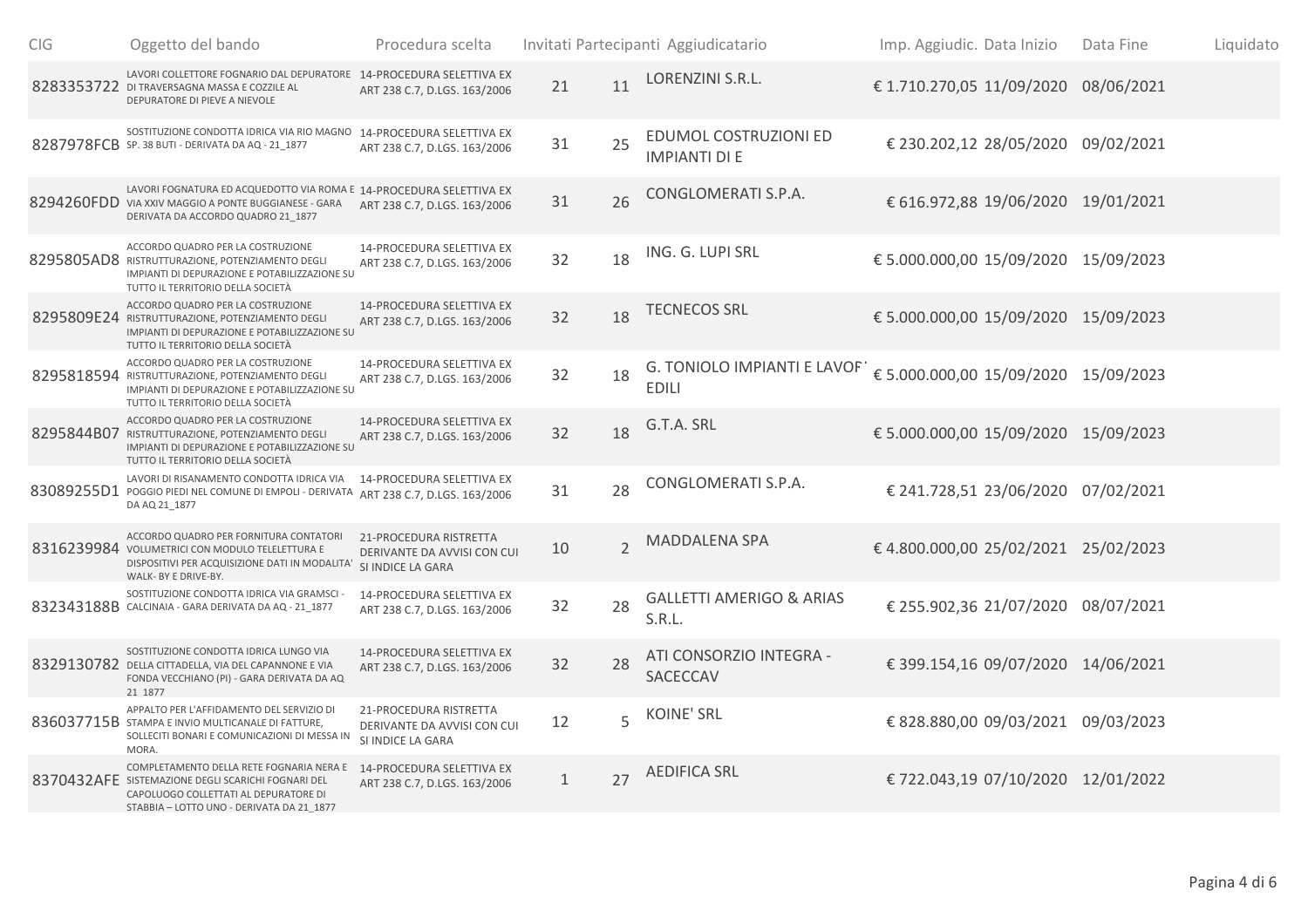| C <sub>IG</sub>        | Oggetto del bando                                                                                                                                                                                             | Procedura scelta                                                       |              |                | Invitati Partecipanti Aggiudicatario | Imp. Aggiudic. Data Inizio         | Data Fine | Liquidato |
|------------------------|---------------------------------------------------------------------------------------------------------------------------------------------------------------------------------------------------------------|------------------------------------------------------------------------|--------------|----------------|--------------------------------------|------------------------------------|-----------|-----------|
|                        | COMPLETAMENTO DELLA RETE FOGNARIA NERA E<br>8370432AFE SISTEMAZIONE DEGLI SCARICHI FOGNARI DEL<br>CAPOLUOGO COLLETTATI AL DEPURATORE DI<br>STABBIA - LOTTO UNO - DERIVATA DA 21 1877                          | 14-PROCEDURA SELETTIVA EX<br>ART 238 C.7, D.LGS. 163/2006              | 30           | 27             | <b>AEDIFICA SRL</b>                  | € 722.043,19 07/10/2020 12/01/2022 |           |           |
|                        | COMPLETAMENTO DELLA RETE FOGNARIA NERA E 14-PROCEDURA SELETTIVA EX<br>83709885D3 SISTEMAZIONE DEGLI SCARICHI FOGNARI DEL<br>CAPOLUOGO COLLETTATI AL DEPURATORE DI<br>STABBIA - LOTTO II - DERIVATA DA 21 1877 | ART 238 C.7, D.LGS. 163/2006                                           | $\mathbf{1}$ | 27             | <b>MUCCITELLI SRL</b>                | € 828.071,37 07/10/2020 12/01/2022 |           |           |
|                        | COMPLETAMENTO DELLA RETE FOGNARIA NERA E<br>83709885D3 SISTEMAZIONE DEGLI SCARICHI FOGNARI DEL<br>CAPOLUOGO COLLETTATI AL DEPURATORE DI<br>STABBIA - LOTTO II - DERIVATA DA 21 1877                           | 14-PROCEDURA SELETTIVA EX<br>ART 238 C.7, D.LGS. 163/2006              | 30           | 27             | <b>MUCCITELLI SRL</b>                | € 828.071,37 07/10/2020 12/01/2022 |           |           |
|                        | COMPLETAMENTO DELLA RETE FOGNARIA NERA E<br>83720019C6 SISTEMAZIONE DEGLI SCARICHI FOGNARI DEL<br>CAPOLUOGO COLLETTATI AL DEPURATORE DI<br>STABBIA - LOTTO TRE - DERIVATA DA 21 1877                          | 14-PROCEDURA SELETTIVA EX<br>ART 238 C.7, D.LGS. 163/2006              | $\mathbf{1}$ | 27             | AEDIFICA SRL                         | € 665.691,35 07/10/2020 12/01/2022 |           |           |
|                        | COMPLETAMENTO DELLA RETE FOGNARIA NERA E<br>83720019C6 SISTEMAZIONE DEGLI SCARICHI FOGNARI DEL<br>CAPOLUOGO COLLETTATI AL DEPURATORE DI<br>STABBIA - LOTTO TRE - DERIVATA DA 21 1877                          | 14-PROCEDURA SELETTIVA EX<br>ART 238 C.7, D.LGS. 163/2006              | 30           | 27             | <b>AEDIFICA SRL</b>                  | € 665.691,35 07/10/2020 12/01/2022 |           |           |
|                        | RIORGANIZZAZIONE DELLA DEPURAZIONE DEL<br>8378712BDD CAPOLUOGO DI MONTESPERTOLI LOTTO I -<br>DERIVATA DA 21_1877                                                                                              | <b>14-PROCEDURA SELETTIVA EX</b><br>ART 238 C.7, D.LGS. 163/2006       | 31           | 26             | <b>AEDIFICA SRL</b>                  | € 353.726,22 16/09/2020 02/09/2021 |           |           |
|                        | RIORGANIZZAZIONE DELLA DEPURAZIONE DEL<br>8378966D78 CAPOLUOGO DI MONTESPERTOLI LOTTO II -<br>DERIVATA DA 21 1877                                                                                             | 14-PROCEDURA SELETTIVA EX<br>ART 238 C.7, D.LGS. 163/2006              | 31           | 27             | SOCIETA' ING. MAGNANI S.R.L.         | € 378.483,40 07/10/2020 24/09/2021 |           |           |
|                        | RIORGANIZZAZIONE DELLA DEPURAZIONE DEL<br>8380209F39 CAPOLUOGO DI MONTESPERTOLI - LOTTO IV                                                                                                                    | 14-PROCEDURA SELETTIVA EX<br>ART 238 C.7, D.LGS. 163/2006              | 31           | 27             | ARIETE S.R.L.                        | € 176.037,77 07/10/2020 19/06/2021 |           |           |
|                        | RIORGANIZZAZIONE DELLA DEPURAZIONE DEL<br>8392190E42 CAPOLUOGO DI MONTESPERTOLI - LOTTO III                                                                                                                   | 14-PROCEDURA SELETTIVA EX<br>ART 238 C.7, D.LGS. 163/2006              | 31           | 27             | ARIETE S.R.L.                        | € 319.638,23 07/10/2020 02/10/2021 |           |           |
| 8424953B25             | Primo contratto applicativo discendente da accordo 26-AFFIDAMENTO DIRETTO IN<br>quadro 21-2145 - taglio verde - lotto II - lucchesia-<br>valdinievole                                                         | ADESIONE AD ACCORDO<br>QUADRO/CONVENZIONE                              | $1\,$        | $\mathbf{1}$   | S.A.V.E.T. SRL                       | € 200.000,00 17/09/2020 01/10/2021 |           |           |
|                        | FORNITURA SUBSTRATO CARBONIOSO - IMPIANTI<br>8441111129 DEPURAZIONE ZONE EMPOLESE-VALDELSA                                                                                                                    | 14-PROCEDURA SELETTIVA EX<br>ART 238 C.7, D.LGS. 163/2006              | 18           | $\overline{2}$ | <b>HIDRODEPUR SPA</b>                | € 301.469,75 14/12/2020 15/12/2021 |           |           |
| 84411186EE APPLICATIVO | Appalto 251_1711 - LOTTO 1 - CASTAF - SECONDO                                                                                                                                                                 | 26-AFFIDAMENTO DIRETTO IN<br>ADESIONE AD ACCORDO<br>QUADRO/CONVENZIONE | $\mathbf{1}$ | $\mathbf{1}$   | <b>CASTAF SRL</b>                    | € 400.000,00 18/09/2020 08/10/2021 |           |           |
| 8441144C61 applicativo | Appalto 21_1711 - Cricchi - Lotto quattro - Secondo 26-AFFIDAMENTO DIRETTO IN                                                                                                                                 | ADESIONE AD ACCORDO<br>QUADRO/CONVENZIONE                              | $\mathbf{1}$ | $\mathbf{1}$   | <b>CRICCHI COSTRUZIONI SRL</b>       | € 400.000,00 18/09/2020 09/10/2021 |           |           |